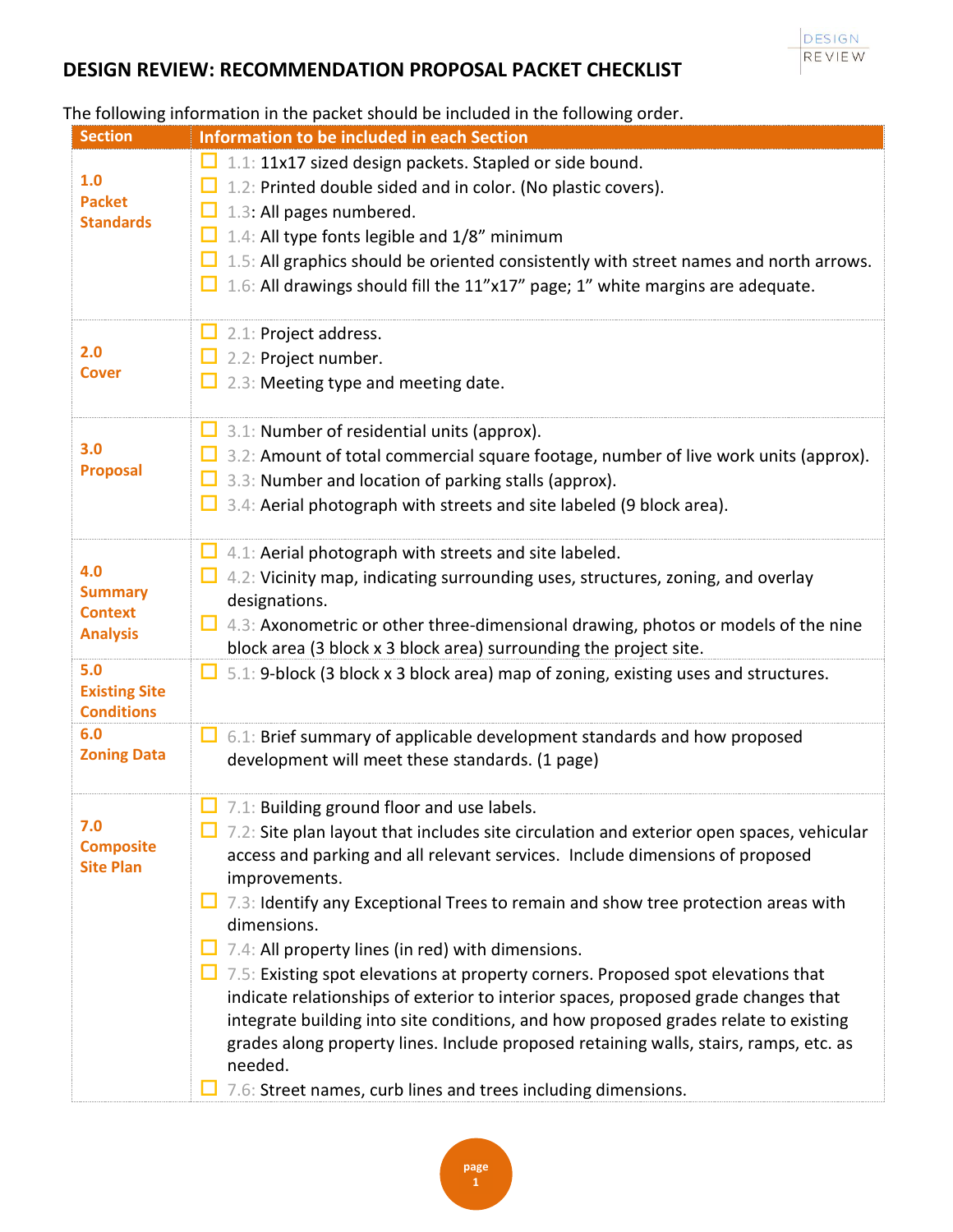| <b>Section</b>                                             | Information to be included in each Section                                                                                                                                                                                                                                                                                                                                                                 |
|------------------------------------------------------------|------------------------------------------------------------------------------------------------------------------------------------------------------------------------------------------------------------------------------------------------------------------------------------------------------------------------------------------------------------------------------------------------------------|
|                                                            | $\Box$ 7.7: Adjacent buildings and features (within 30' min) including basic                                                                                                                                                                                                                                                                                                                               |
|                                                            | landscaping/trees, building footprints and uses if known.                                                                                                                                                                                                                                                                                                                                                  |
|                                                            | 7.8: Other useful site/context information, including dimensions.<br>ப                                                                                                                                                                                                                                                                                                                                     |
| 8.0<br><b>Itemized</b><br><b>Response to</b><br><b>EDG</b> | $\Box$ 8.1: Brief description of how the proposal meets the intent of the applicable citywide<br>and neighborhood design review guidelines.<br>$\Box$ 8.2: May include pictures or diagram of project specifics to contextualize or visually<br>demonstrate.<br>$\Box$ 8.3: Item by item response (2-3 lines) to specific guidance from the EDG report.                                                    |
|                                                            | $\Box$ 9.1: Include property lines.                                                                                                                                                                                                                                                                                                                                                                        |
| 9.0<br><b>Floor Plans</b>                                  | $\Box$ 9.2: Identify major uses and elements for all floors.                                                                                                                                                                                                                                                                                                                                               |
|                                                            | <b>D</b> 9.3: Clearly indicate residential entries/primary entry/commercial entries and spot                                                                                                                                                                                                                                                                                                               |
|                                                            | elevations.                                                                                                                                                                                                                                                                                                                                                                                                |
|                                                            | $\Box$ 9.4: Clearly indicate vehicular access.<br>$\Box$ 9.5: Building modulation (including solid and glazing at walls and structural columns).                                                                                                                                                                                                                                                           |
|                                                            | $\Box$ 9.6: Major grade changes, retaining walls and relevant spot elevations.                                                                                                                                                                                                                                                                                                                             |
|                                                            | $\Box$ 9.7: Setbacks, including dimensions.                                                                                                                                                                                                                                                                                                                                                                |
|                                                            | $\Box$ 9.8: Adjacent building locations within 20' of property line, features (courtyard,                                                                                                                                                                                                                                                                                                                  |
|                                                            | setbacks) and ground floor uses.                                                                                                                                                                                                                                                                                                                                                                           |
|                                                            | 9.9: Indication of any sections provided.<br>ப                                                                                                                                                                                                                                                                                                                                                             |
| 10.0<br><b>Landscape</b><br>Plan &<br><b>Planting Plan</b> | $\Box$ 10.1: Illustrate landscape design concept. Indicate: ground level open spaces as well<br>as upper-level exterior amenity spaces; pedestrian circulation; vehicular circulation;<br>access to service areas; and other relevant areas as needed. Illustrate integration of<br>site spaces with building use areas.                                                                                   |
|                                                            | $\Box$ 10.2: Include materials descriptions for paving and other hardscape elements,<br>fences, site furniture, etc. Include concept design of unique site elements.                                                                                                                                                                                                                                       |
|                                                            | $\Box$ 10.3: If warranted by complexity of grade levels, include a detailed grading plan to<br>show relationship between site levels and building floor levels, slopes at use areas<br>and pedestrian and vehicle circulation, and how grades meet existing conditions at<br>property lines. Include spot elevations at tops and bottoms of walls and stairs as well<br>as general grades at sloped areas. |
|                                                            | $\Box$ 10.4: Include a concept planting plan indicating planting design intent: include tree<br>size/type, hedge/screening areas, low plantings, etc. with sample plant selection list.<br>Include images of plant materials that illustrate planting concepts.                                                                                                                                            |
| 11.0<br><b>Elevations</b>                                  | 11.1: Include property lines; corner spot elevations; height dimensions (overall from                                                                                                                                                                                                                                                                                                                      |
|                                                            | grade and floor-to-floors).                                                                                                                                                                                                                                                                                                                                                                                |
|                                                            | 11.2: Basic material textures and notes, especially along entire ground levels.<br>11.3: Include scale figures and "transparent" street trees/landscape foliage.                                                                                                                                                                                                                                           |
|                                                            |                                                                                                                                                                                                                                                                                                                                                                                                            |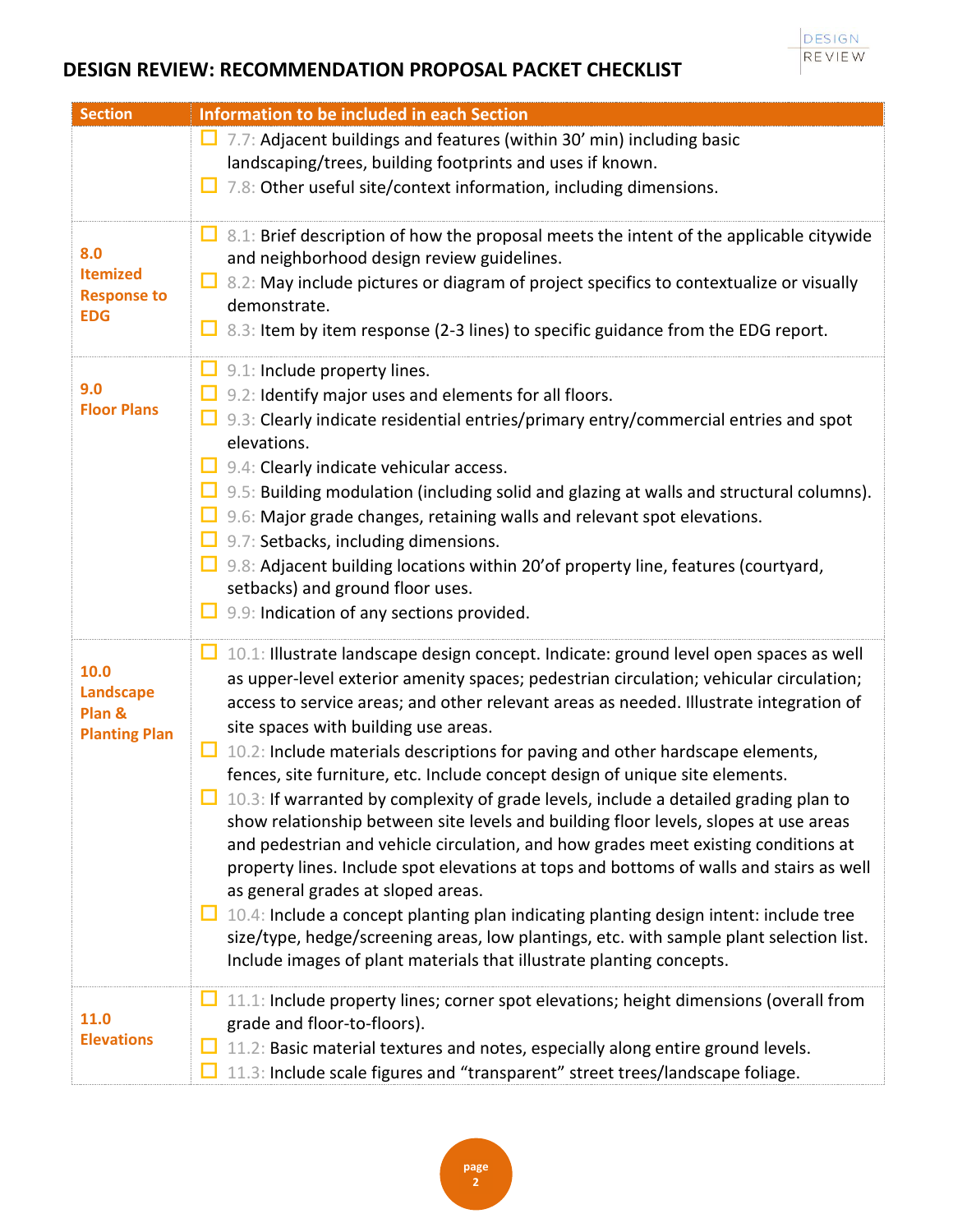| <b>Section</b>                                      | Information to be included in each Section                                                                                                                                                                                                                                                                                                                                                                                                                                                                                                                                           |
|-----------------------------------------------------|--------------------------------------------------------------------------------------------------------------------------------------------------------------------------------------------------------------------------------------------------------------------------------------------------------------------------------------------------------------------------------------------------------------------------------------------------------------------------------------------------------------------------------------------------------------------------------------|
|                                                     | $\Box$ 11.4: Shadows to show modulation optional, but should use light tone to not obscure<br>architectural finishes. Shadow lines should accurately reflect depth of modulation.<br>$\Box$ 11.5: When privacy impacts to neighbors are an issue, include fenestration plans of<br>the facing elevations to demonstrate minimizing direct views between the buildings.<br>$\Box$ 11.6: Exterior venting locations and designs.<br>11.7: Materials call outs - see Material and Color Palette below.                                                                                  |
| 12.0<br><b>Material and</b><br><b>Color Palette</b> | 12.1: Material and descriptive color details.<br>□.<br>12.2: Material callouts on elevations that correspond to and are keyed to the palette.<br>12.3: Photograph of material and color board with accurate colors and materials call-<br>outs.<br>□.<br>12.4: (Physical color and material board should be provided at meeting itself; where<br>colors/materials are critical issues, Planner may request physical samples or reduced<br>size palette board for the file).                                                                                                          |
| 13.0<br><b>Renderings</b>                           | 13.1: Photo-realistic, eye-level perspective renderings from at least two opposite<br>ப<br>street locations, showing all corners if larger project; include at least one full lot of<br>adjacent context/buildings with basic massing and character, or accurate photo-<br>montage preferred; street trees must be highly transparent; accurate but not<br>obscuring black shadows; minimize cars and foreground features to not conceal<br>ground level architecture.<br>$\Box$ 13.2: Highlight special components, such as courtyard, street level experience or<br>views of site. |
| 14.0<br><b>Exterior</b><br><b>Lighting Plan</b>     | 14.1: Approximate location of exterior light fixtures and light spillage at night.<br>14.2: Design of fixtures.<br>ப                                                                                                                                                                                                                                                                                                                                                                                                                                                                 |
| 15.0<br><b>Signage</b><br><b>Concept Plan</b>       | 15.1: Signage plan indicating areas on the building/site where signage might be<br>ப<br>mounted, any specific building identification signage and any building management<br>signage plan outlining requirements for signage design.                                                                                                                                                                                                                                                                                                                                                 |
| 16.0<br><b>Building</b><br><b>Sections</b>          | 16.1: Include property lines.<br>16.2: Include corner spot elevations.<br>16.3: Include height dimensions (overall from grade and floor-to-floor).<br>16.4: Include grade lines and approximate profile of adjacent buildings.                                                                                                                                                                                                                                                                                                                                                       |
| 17.0<br><b>Departures</b>                           | 17.1: Departure summary table for all development standard departures, including<br>the following:<br>Code citation;<br>Code requirement;<br>Proposed design departure;                                                                                                                                                                                                                                                                                                                                                                                                              |